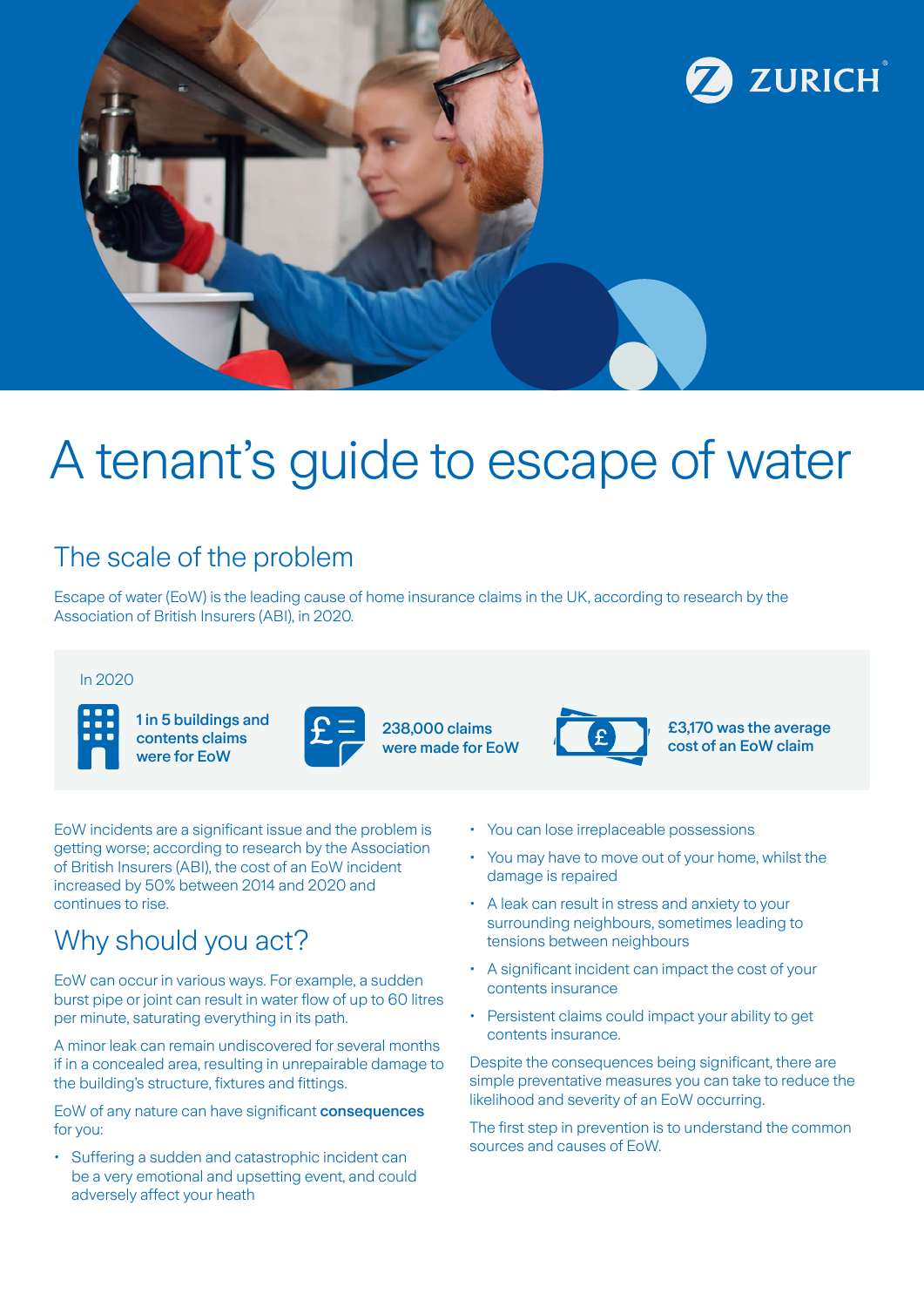### Common causes of EoW in residential properties



Kitchen Appliances Joint failure Mechanical faults



Waste Pipes & Joints **Blockages** Joint failure Frost



Toilet Cisterns & Tanks Joint failure Limescale Frost



Immersion Heaters & Boilers Limescale Over-pressure Mechanical fault Joint failure



Bath, Shower & Sink Sealant **Shrinkage Degradation** Movement



**Radiators Corrosion** Physical damage Joint failure



Soil Stacks **Blockages** Joint failure

Supply Pipes & Joints **Corrosion** Erosion Water pressure Frost

### How to prevent water damage in residential properties

#### Do

- $\boldsymbol{\mathcal{P}}$ Know where your stopcock is and how to turn it off, and test it works twice a year
- Check for leaks in high-risk areas such as bathrooms,  $\bullet$ kitchen, boiler rooms etc. at least annually
- $\bullet$ Check beneath the bath and shower basin, plus flexible hoses on appliances
- Check sealant and grout around shower trays, bathroom and kitchen fittings; ensuring they are maintained in good condition
- Ensure you prevent excessive quantities of water from spilling onto bathroom floors from washing, bathing, or showering, where the floor is not designed for such purposes
- Contact the Landlord to alert of any water leaks, blockage or plumbing problems
- Contact the Landlord for plumbing repair or installation advice and assistance
- Use an approved plumber to fit plumbing and appliances. Check their insurance details
- Maintain all heating appliances in accordance with manufacturers guidance

#### Don't

- Don't ignore that dripping tap! Forget to isolate your water supply if you're going away on holiday for a long period of time Forget to ensure that pipes and tanks are insulated or heated to prevent them freezing
	- Discard nappies, wet wipes or cotton buds down the toilet
	- Discard cooking fat down the sink
	- Stand on sanitaryware
	- Undertake bathroom or kitchen renovation without informing the Landlord.

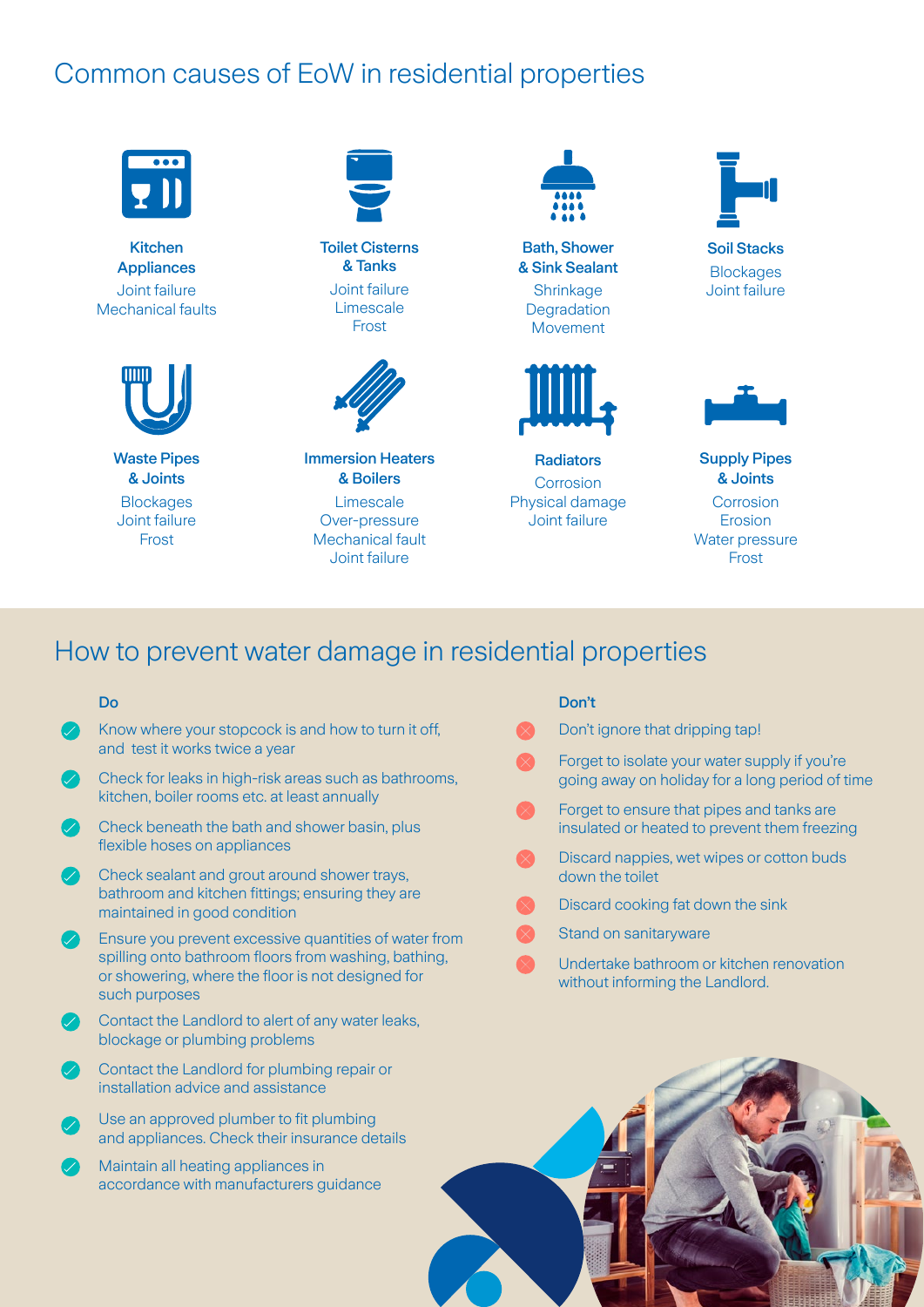### Regular visual checks Incident response

It is important that you know how to respond to an EoW incident. The longer water flows or permeates through the building, the greater the damage, distress and disruption and ultimately the more costly the claim will be.

It is vital that leaks are captured at the earliest opportunity. Regular visual checks will help you identify unseen leaks and act before it's too late; the greater the risk the more frequent the checks should be.



#### You should ensure you:

- Know where the stopcock is
- Isolate the water supply as soon as possible
- Have emergency contact details to hand including;
	- a) A certified plumber

Emergency plumber details:

#### b) The Landlord

Emergency Landlord details:

#### c) The Buildings and Contents Insurer

Insurer details:

- Take photos of the incident
- Preserve any damaged plumbing and contents
- Are easily contactable, in case a leak occurs in your home

Ensure you have appropriate contents cover for your personal belongings as the Landlords buildings insurance is likely to be restricted to covering the building structure only including fixtures and fittings such as baths, basins and toilets.



Older properties can present an increased EoW risk, as plastic parts can become brittle, metal parts corrode and seals crack. This risk is exacerbated by combining older plumbing systems with modern appliances, as new appliances increase the pressure loads on older plumbing systems, leading to higher rates of wear, tear and failure. You should be extra vigilant by carrying out regular visual checks to uncover any unseen leaks.



Tall properties can present an increased EoW risk, as buildings over 3 stories are likely to need pressure boosted systems (pumps) to lift the water to upper floors. Pumped plumbing systems under constant pressure can be overly stressed, leading to higher rates of wear, tear, and failure. You should be extra vigilant by carrying out regular visual checks to uncover any unseen leaks.



Pipe joints are the most common origin for EoW, therefore if you or a contractor install or connect joints of any type, its critical the manufacturers installation guidelines are adhered to.



Tell-tale signs you have a water leak include a loss of boiler pressure, the smell of mould, a damp patch appears or you have received a high-water bill.



**Smart water** sensors and water shut off devices are available that can spot a leak or the smallest change in your water consumption, alert you to an EoW and shut off water supply before it's too late. If you're at increased risk of an EoW, a leak device could be worth looking into.